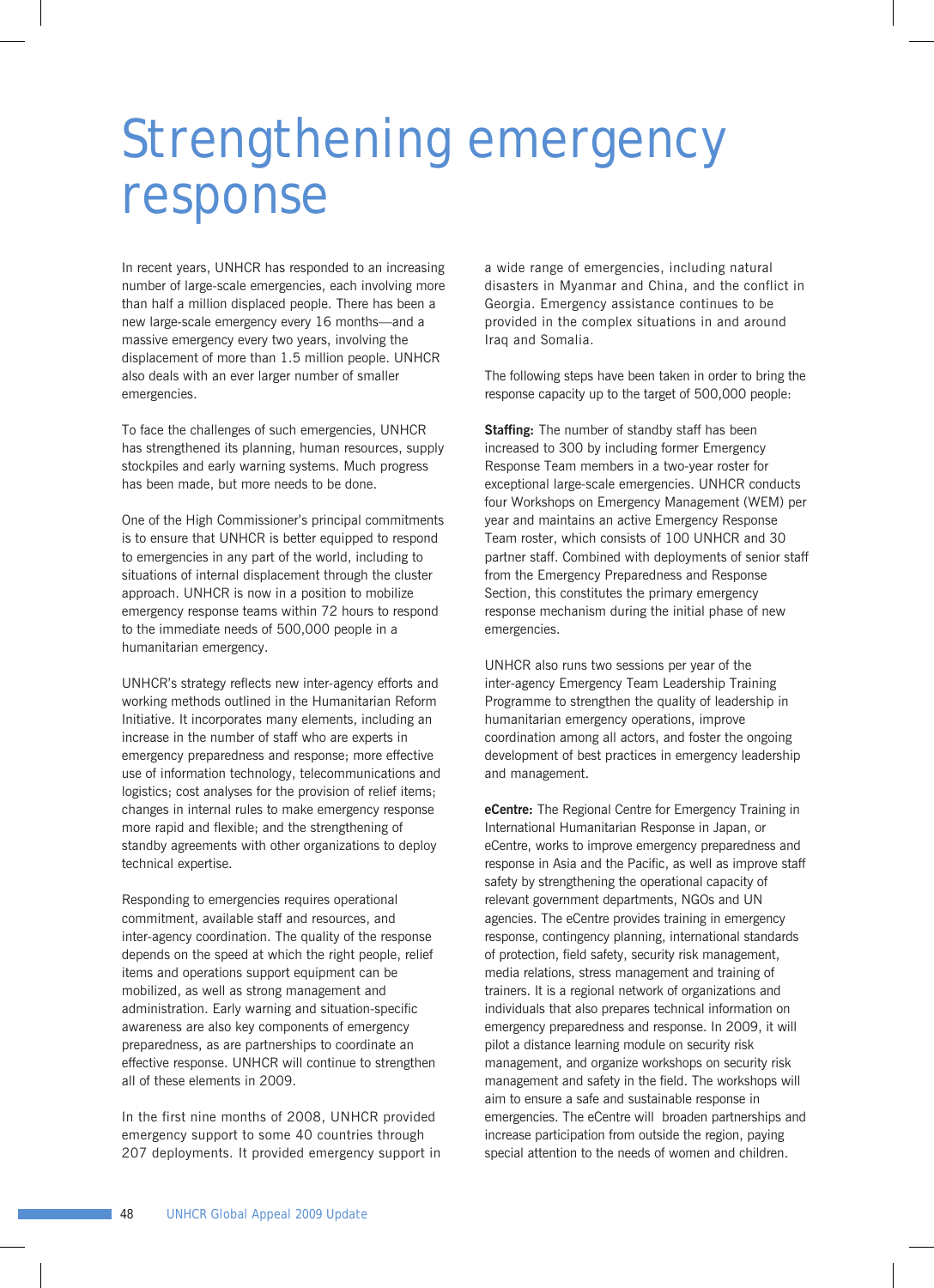*UNHCR/S. Kritsanavarin*

**Non-food items and logistics:** UNHCR's Central Emergency Stockpiles (CES) in Dubai and Copenhagen cover the needs for basic non-food items (NFIs) for 500,000 people, such as plastic sheeting, kitchen sets, mosquito nets, jerry cans and buckets. The Office has lightweight emergency tents to cover the needs of 250,000 people. It is developing a winterized lightweight tent for cold environments. The stockpiles also include operational support items, such as armoured vehicles, trucks, generators and prefabricated warehouses that can be released immediately. UNHCR will consider prepositioning of non-food items in planning for potential emergencies to reduce transport costs and response time.

Due to the growing number of emergencies and UNHCR's increased involvement in natural disasters, the Office will augment the number of lightweight tents and armoured vehicles in its emergency stockpile.

UNHCR will seek additional external standby capacity and coordination for supplies and logistics, including regional and national capacity in standby agreements among NGOs, and through agreements with national civil defence departments.

**Operational support:** The Office will improve support modules and accommodation to meet designated minimum standards, and introduce better information and communications technology for immediate deployment with Emergency Response Teams.

**Management and emergency procedures:** UNHCR began to reinforce emergency management by compiling all emergency operations and management procedures

in a single document in 2008. UNHCR's *Emergency Handbook* was revised in 2008 and it is being translated intro French. It will be printed in 2009, with additional translations foreseen.

## Early warning and preparedness

In 2008, UNHCR revised its Action Alerts early warning system. At the same time, the inter-agency working group on early warning/contingency planning began designing an inter-agency platform for early warning information to improve operational preparedness. A prototype is already in operation using indicators to track developments which might precipitate humanitarian crises. The project is spearheaded by leading researchers in the field of early warning.

Furthermore, the inter-agency working group on early warning/contingency planning launched an online contingency planning toolbox in June 2008. This allows UN Country Teams to improve skills in contingency planning. A training module is being prepared that will target country teams interested in this effort. So far this module has been used in Georgia, Kenya, Myanmar and South Africa. The goal is to streamline the contingency planning process, avoid duplication and gaps, and increase the efficiency of preparedness and response functions.

UNHCR has also reinforced its relationship with subregional organizations, with emphasis on early warning mechanisms in regional contexts. One example

A Burmese man repairs his roof with plastic sheeting after the cyclone in Yangon, Myanmar.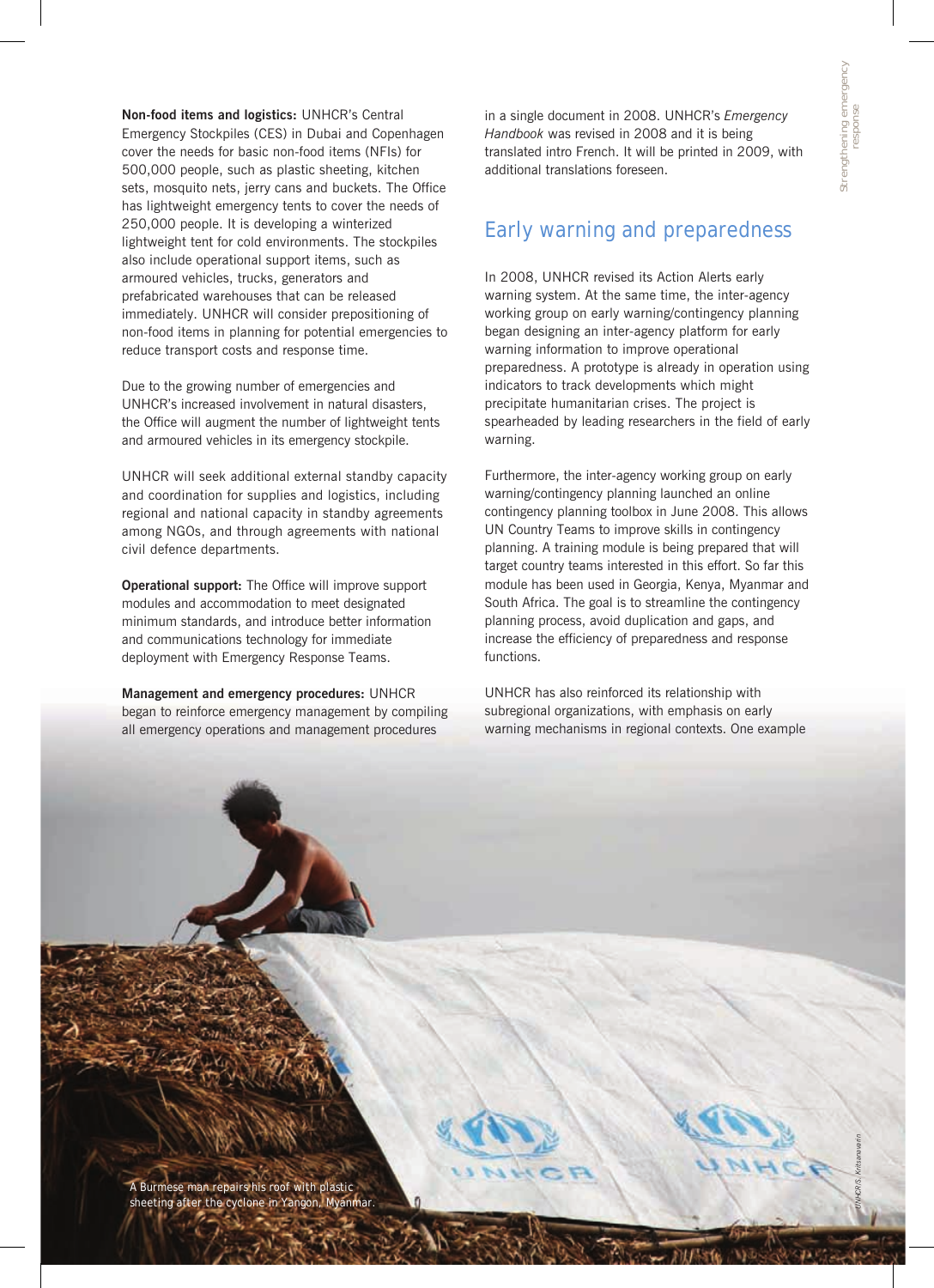is the Office's cooperation with the Economic Community of West African States, which focuses on early warning and preparedness measurements.

UNHCR will maintain a financial allocation in the Operational Reserve for emergency activities. Resource allocation procedures for emergencies were revised in 2007 and implemented successfully in 2008. The new procedures bring authority closer to the field by empowering Representatives, Bureau Directors and the Assistant High Commissioner (Operations) to reallocate resources in response to changing operational needs. They also improve operational flexibility by facilitating direct access to up to USD 10 million from the Operational Reserve, which is available for emergencies without reference to UNHCR's Budget Committee.

## Improving security for displaced people and staff

Ensuring the security of staff and the people of concern to UNHCR is a major element of the Office's emergency response. The humanitarian space in which it works has been eroded by armed actors, absence of the rule of law, and terrorism. These developments have compromised the safety of both displaced people and staff.

The importance of a comprehensive approach to improving security has been recognized by the international community, and UNHCR helps governments to fulfil their primary responsibilities in this regard. Efforts to strengthen national capacity to manage security issues include advocacy and activities in the areas of mine action, small arms and light weapons, disarmament, demobilization and reintegration, and interaction with national and international military forces. In 2009, UNHCR will enhance its cooperation with the Department of Peacekeeping Operations and pay special attention to UN integrated missions.

UNHCR will cooperate with other actors to implement the recommendations in the Report of the Independent Panel on Safety and Security, which the Secretary-General commissioned following the December 2007 attack on UN premises in Algiers. Among the main concerns for UNHCR are effective ways to reaffirm humanitarian principles and ensure that security management enables, rather than restricts, the delivery of protection and assistance to people in need.

In cooperation with UN and NGO partners, UNHCR will continue to advocate for better protection of humanitarian workers while safeguarding access to beneficiaries. The Office will play an active role in the UN Security Management System and collaborate regularly with the UN Department of Safety and Security